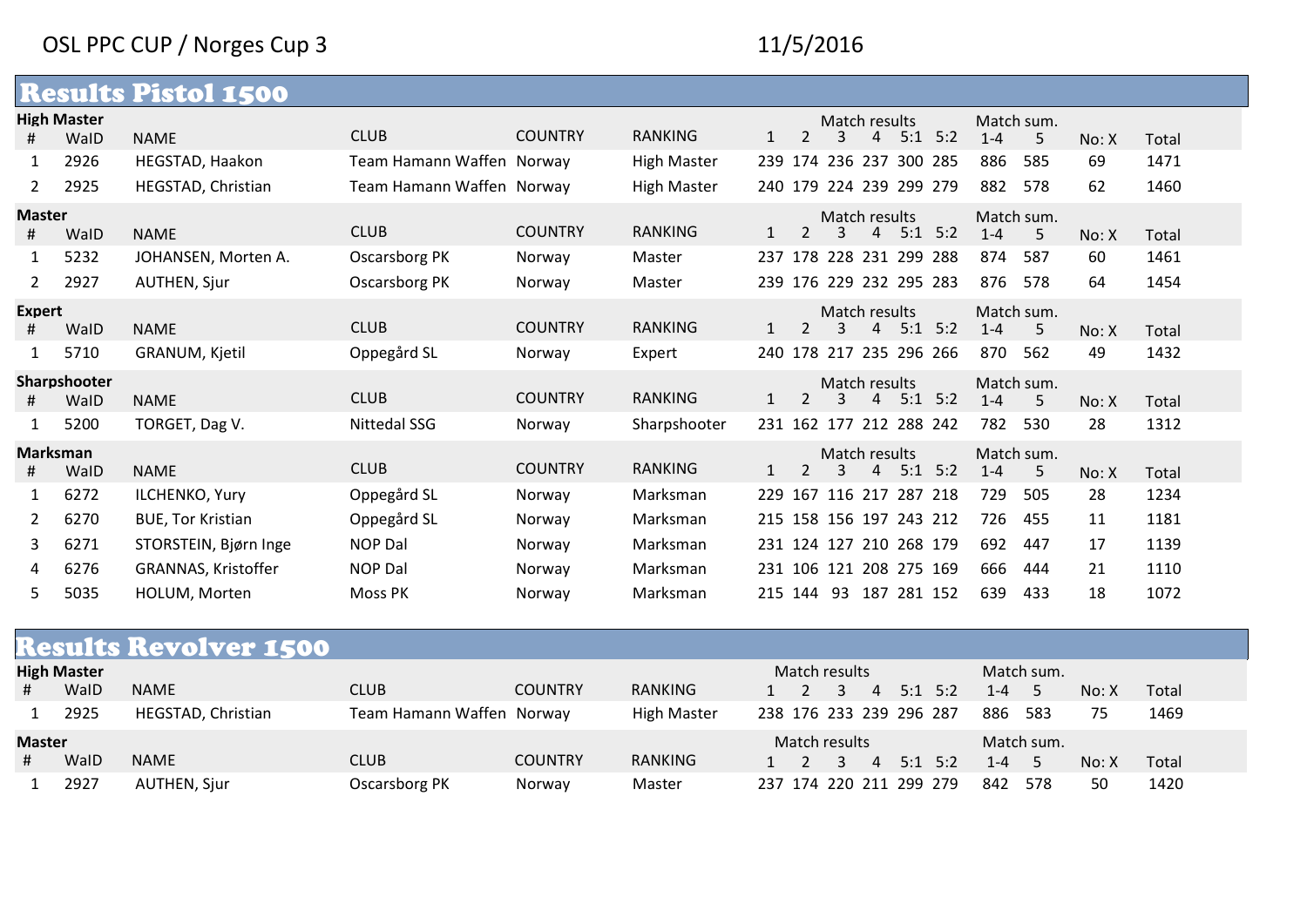## Results SR6" (Distinguished revolver)

| Results SP5"Fr (Stock semi auto) |                     |                |                     |         |              |               |       |       |  |  |  |  |
|----------------------------------|---------------------|----------------|---------------------|---------|--------------|---------------|-------|-------|--|--|--|--|
|                                  | <b>Sharpshooter</b> |                |                     |         |              | Match results |       |       |  |  |  |  |
|                                  | WaID                | <b>NAME</b>    | CLUB                | COUNTRY | Ranking      | $1 - 2$ 3-4   | No: X | Total |  |  |  |  |
|                                  | 5200                | TORGET, Dag V. | <b>Nittedal SSG</b> | Norway  | Sharpshooter | 180 280       | --    | 460   |  |  |  |  |

| <b>Results SR4" (Service revolver)</b> |      |                     |               |                |         |               |       |       |  |  |  |  |
|----------------------------------------|------|---------------------|---------------|----------------|---------|---------------|-------|-------|--|--|--|--|
| <b>Master</b>                          |      |                     |               |                |         | Match results |       |       |  |  |  |  |
|                                        | WalD | <b>NAME</b>         | CLUB          | <b>COUNTRY</b> | RANKING | $1 - 2$ 3-4   | No: X | Total |  |  |  |  |
|                                        | 5232 | JOHANSEN, Morten A. | Oscarsborg PK | Norway         | Master  | 180 294       | 26    | 474   |  |  |  |  |
|                                        | 5710 | GRANUM, Kjetil      | Oppegård SL   | Norway         | Master  | 179 286       | 19    | 465   |  |  |  |  |

## Results SR2,75" (Off-Duty revolver)